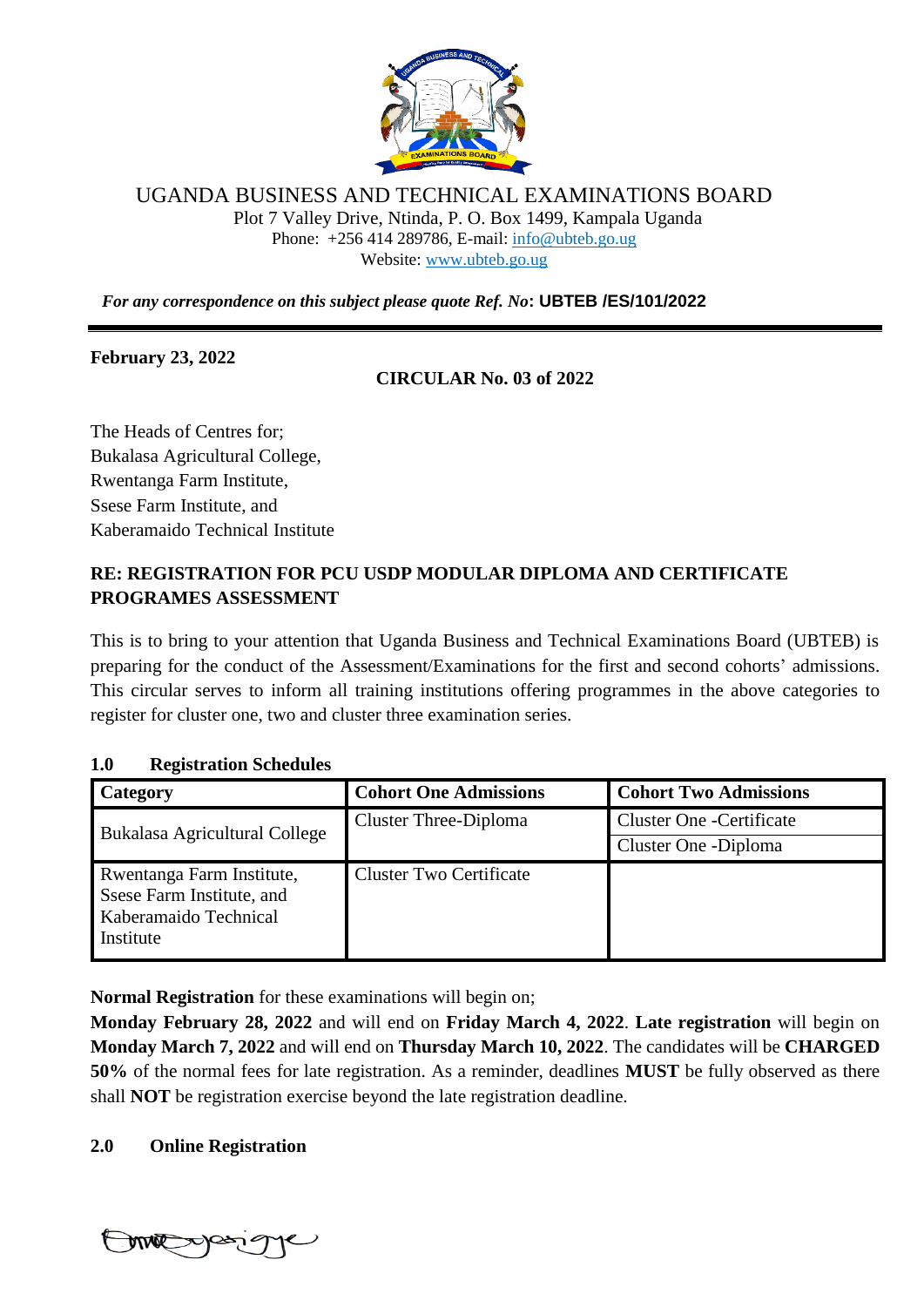- (a) All Candidates will register online. User manual for online registration can be downloaded from UBTEB website [http://ubteb.go.ug/registration.](http://ubteb.go.ug/registration) Candidates MUST know which is their Surname and Other names and enter them appropriately in this order.
- (b) Candidates shall access the online registration portal and enter their details on <http://emis.ubteb.go.ug:8080/admissions> and shall track their registration status using the **Application Number** generated by the system as **Username** and the word **"password"** as the password.
- (c) All continuing Candidates who registered online **MUST NOT** re-enter their details on the system but should contact their Heads of Centres for approval into Semester II.
- (d) An institution's authorised Officer shall log onto the system using the **Username** and **Password** provided to the Head of Centre by UBTEB through [http://emis.ubteb.go.ug:8080](http://emis.ubteb.go.ug:8080/) and approve each applicant on the system to enable UBTEB enrol them on the system to the appropriate year of study and semester. The Officer should follow the TWO steps approval processes in the manual carefully.
- (e) After approving the candidates, the institute's authorized Officer will print the list of approved candidates and provide the registration number to each candidate to be edited on their respective Photographs and uploaded onto the system (*Please follow the online registration manual provided for guidance*). The Photo size must be 371 Pixels Horizontal and 466 Pixels Vertical with Aspect ratio maintained, saved as JPEG file type.

Candidates MUST NOT upload any other photo before they are given Registration number.

Note: The continuing candidates in all the categories shall maintain their registration numbers.

#### **3.0 Registration Fees Structure**

The registration fees for the examinations are as below:

| <b>Registration Fees Rates (Ugx) Per Category of Candidates</b> |                                                  |  |  |
|-----------------------------------------------------------------|--------------------------------------------------|--|--|
| <b>Fees Category</b>                                            | <b>Agricultural/Biological Sciences Programs</b> |  |  |
| Entry form/Verification fees                                    | 5,000/                                           |  |  |
| <b>Basic</b> fees                                               | 9,000/                                           |  |  |
| Farm Practice/ Business Project fees                            | 29,000/                                          |  |  |
| <b>Fees Per Module / Paper</b>                                  |                                                  |  |  |
| Diploma                                                         | 10,000/                                          |  |  |
| Certificates                                                    | 8,000/                                           |  |  |
| <b>Other Fees</b>                                               |                                                  |  |  |
| <b>Private Candidates</b>                                       | 9,000/                                           |  |  |
| <b>Under Protest</b>                                            | $30,000/$ per paper regardless of the Programme  |  |  |
| Late Registration Fees                                          | 50%                                              |  |  |

**Disclaimer***: UBTEB shall not be responsible for the administrative charges in respect to examinations, save for the ones listed in the table above. So proper guidance should be given to parents and candidates*.

#### **4.0 Conduct of Examinations**

The assessment shall commence on Friday, 18<sup>th</sup> March 2022 for both Bukalasa Agricultural and Vocational Training Institutes with briefing.

#### **5.0 Continuous assessment/coursework**

Institutions shall conduct continuous assessment of candidates and submit course work marks as per the curricula or syllabuses for the respective programmes. The coursework and Farm Practice/

me para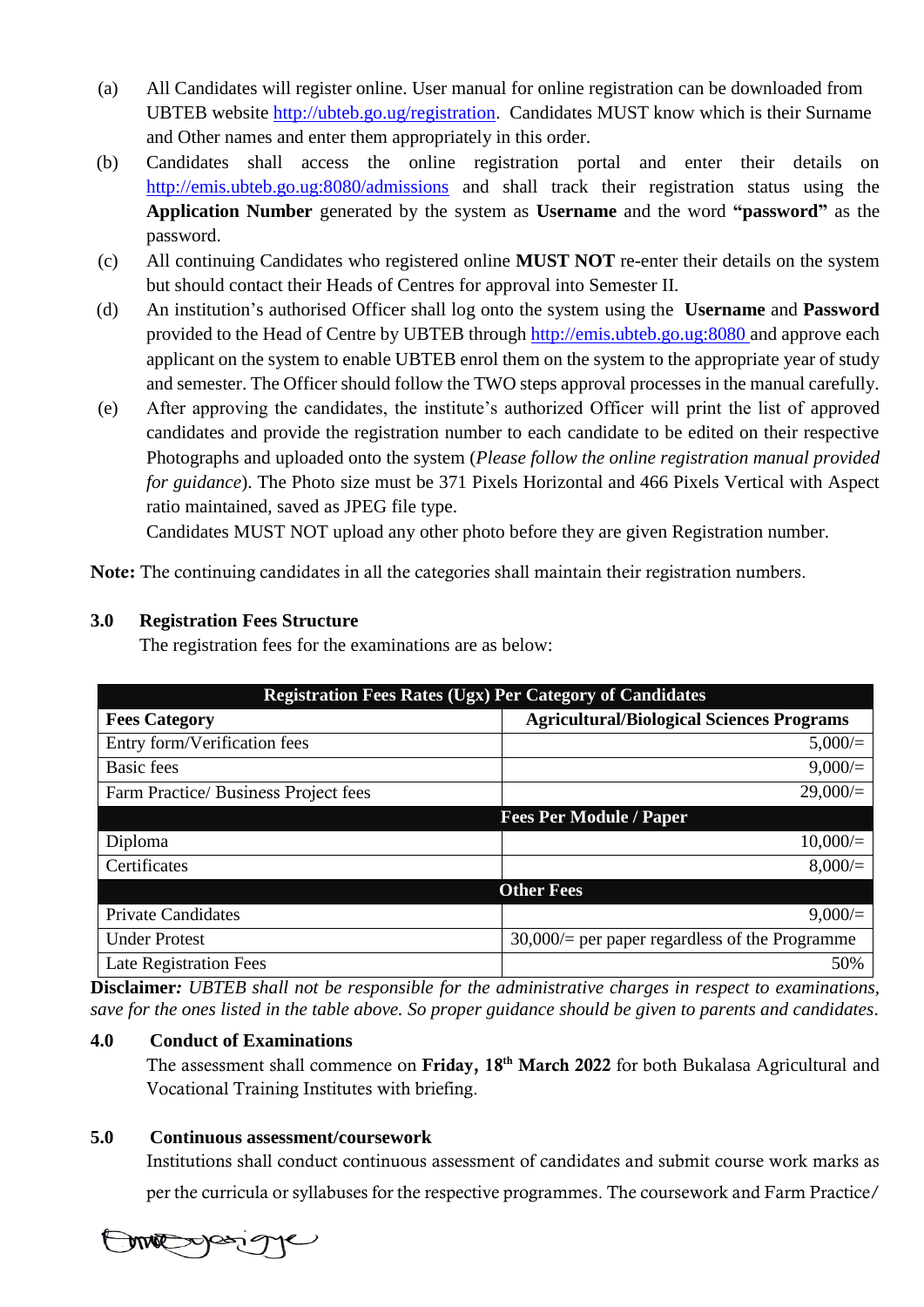Business Project results shall be submitted online through the centre portal on UBTEB system. Download the user guide from the UBTEB website <http://ubteb.go.ug/registration/>.

### Note:

- (a) The Board shall at any time of the semester/academic year come to the institutions to verify the execution of continuous assessment for credibility, validity and reliability.
- (b) All Course work results should be submitted two (2) weeks before the beginning of examinations.
- (c) The candidates should be recorded chronologically in ascending order of their Registration Numbers in each programme.
- (d) All coursework results shall be computed and submitted at 100%.
- (e) All coursework shall be submitted online as per the guidelines provided.

## **6.0 Farm Practice/ Business Project Inspection and Assessment**

The inspection of Farm Practice/ Business Project for Bukalasa Agricultural College and Vocational Training Institutes in this series shall commence on Monday February 28, 2022 and Monday March 21, 2022 respectively

Farm Practice/ Business Project presentations/assessment will start on Wednesday March 2, 2022 and Wednesday March 23, 2022 for Bukalasa Agricultural College and Vocational Training Institutes respectively.

## **7.0 Industrial Training**

All institutions whose trainees go for industrial training shall submit placement lists by the end of the Examination series, in any case not later than 2 weeks after the commencement of industrial training exercise to enable the Board carry out inspection and monitoring exercise.

The Industrial Training Placement lists and results shall be submitted using the submission forms provided in the UBTEB Industrial Training guidelines. Marks for Industrial Training must be submitted immediately after the exercise but in any case, **not later than May 20<sup>th</sup>, 2022.** 

## **8.0 Registration of candidates with special needs**

All institutions with candidates with special needs should endeavor to register them online indicating the nature of disability and attach medical forms as evidence. Submit the name and contact person in charge of special needs in the institution. For guidance on registration of special needs students download guidelines from website [http://ubteb.go.ug/registration.](http://ubteb.go.ug/registration)

## **9.0 General Guidelines.**

- (a) The registration summary sheet should be downloaded from the UBTEB website.
- (b) All institutions presenting candidates for registration must have a total candidature of **at least 30**.
- (c) After late registration, NO MORE REGISTRATION of candidates shall be accepted.
- (d) All Institutions presenting candidates for programmes assessed by UBTEB must be implementing curricula developed by National Curriculum Development Centre (NCDC), accredited by National Council for Higher Education (NCHE) and/ or Examination syllabi provided by UBTEB.
- (e) Institutions are advised not to register private candidates (i.e. candidates from institutions not accredited by UBTEB) as it becomes difficult to determine their continuous assessment results. If exceptionally necessary, permission should be sought for in writing from UBTEB Executive Secretary.

megant